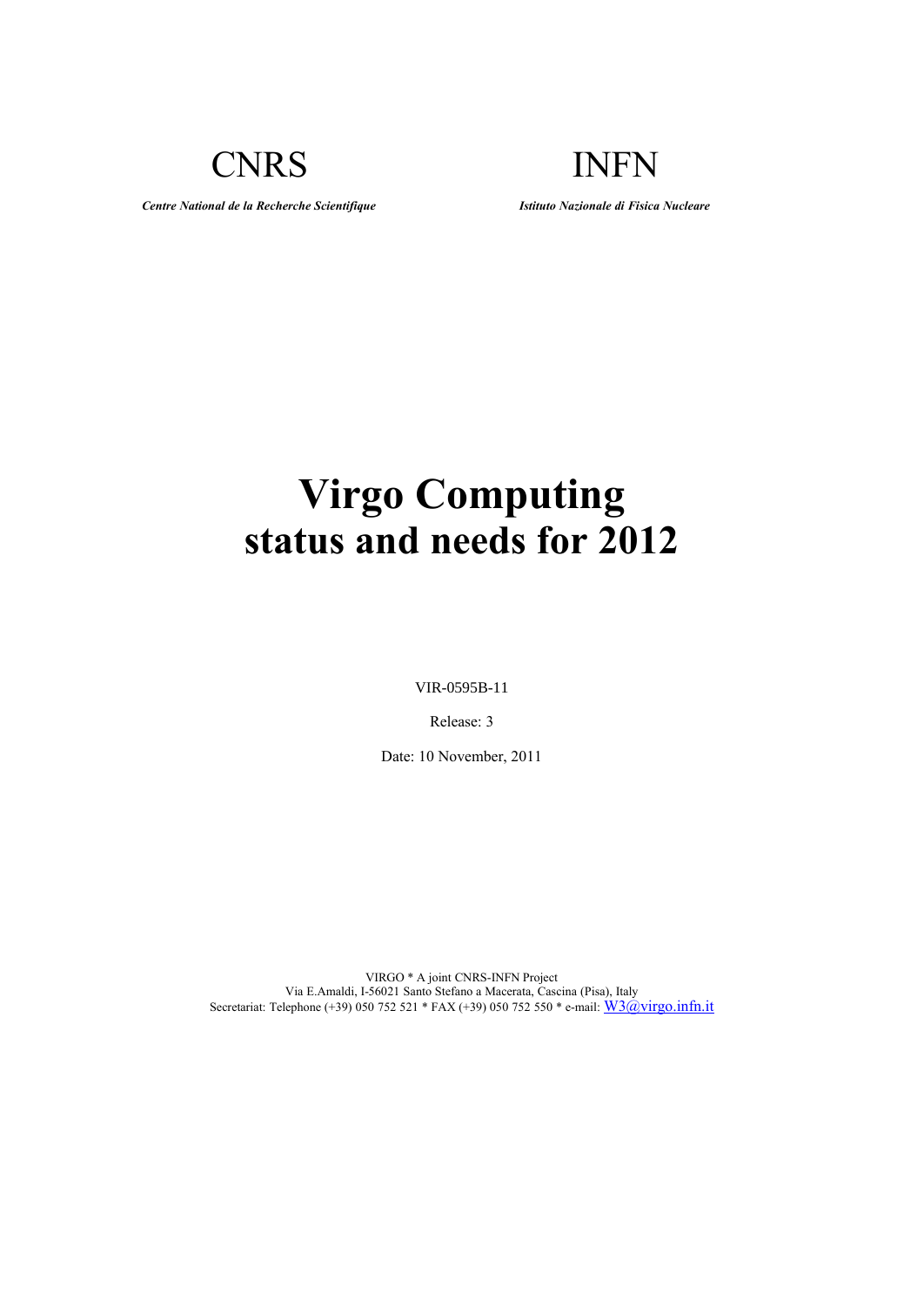

## <span id="page-1-0"></span>**CHANGE RECORD**

| Issue/Rev | Date       | Section affected | Reason/remarks                      |
|-----------|------------|------------------|-------------------------------------|
|           | 12/10/2011 | all              | Initial release by MA Bizouard      |
|           | 01/11/2011 |                  | Inputs from P. Astone, G. Prodi and |
|           |            |                  | F. Marion                           |
|           | 03/11/2011 | $4 - 5 - 6$      | S. Cortese, A. Bozzi, MAB           |
|           |            |                  |                                     |
|           |            |                  |                                     |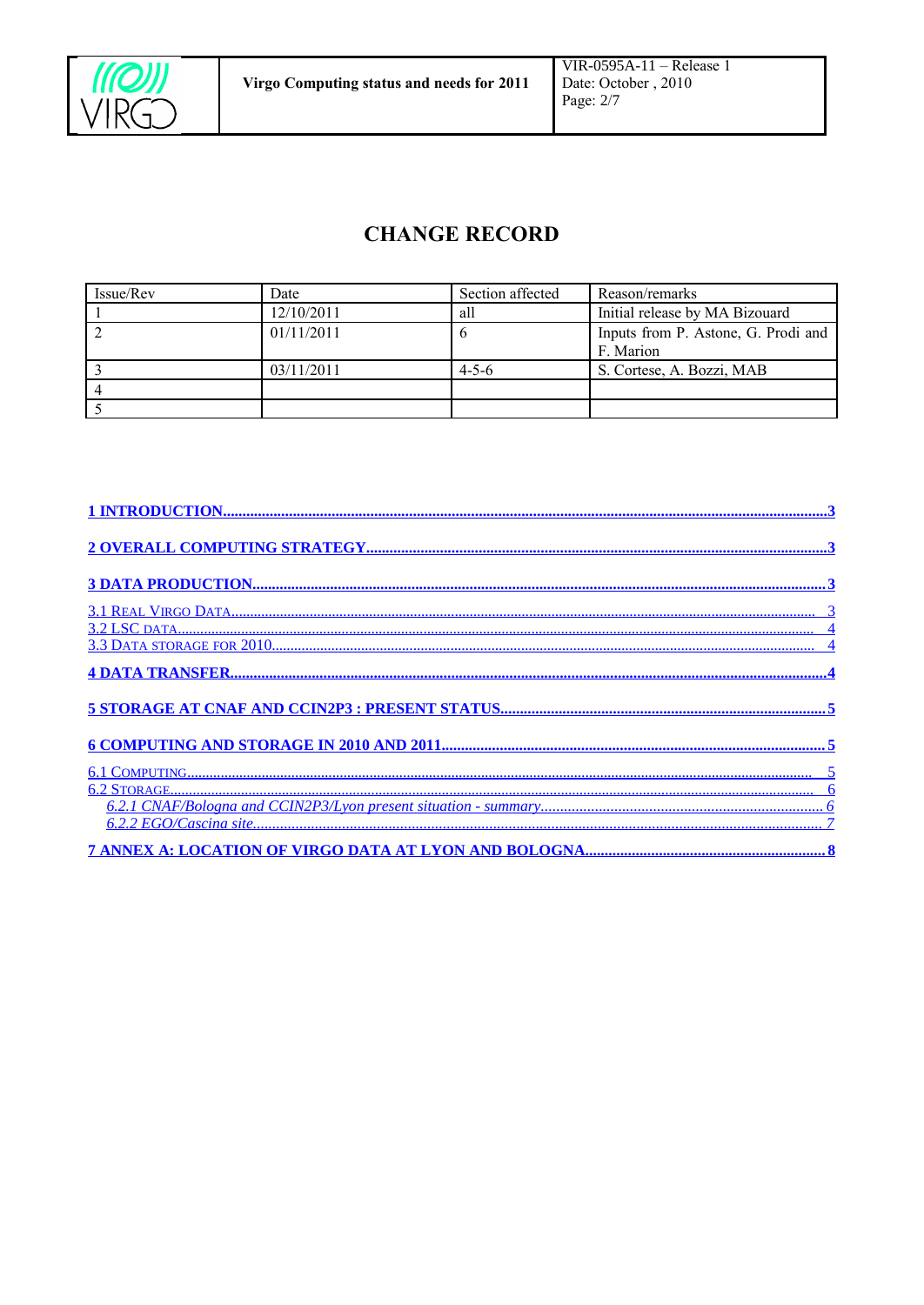

## <span id="page-2-3"></span>**1 Introduction**

This note describes in short the computing resources and the required computing needs for 2012. It also provides a record of what has been used by Virgo over the recent years.

## <span id="page-2-2"></span>**2 Overall computing strategy**

The purpose of each computing site involved in the process of the Virgo data analysis is recalled in the Virgo notes VIR-016A-08, VIR-088A-08, VIR-0640A-09 and VIR-0527D-10.

While the two national Computing Centers (CC) of CNAF/Bologna and CCIN2P3/Lyon are mainly used for off-line analysis, the EGO/Cascina site is the data production place in which the data are provisionally stored before being transferred to the final repositories of Lyon and Bologna. Nonetheless, data analysis is also performed in Cascina to support detector commissioning, to monitor the status of the machine and to perform the on-line/in-time analysis for all transient signals.

Most of the analyses are being carried at Bologna and Lyon or in LIGO Scientific Collaboration clusters (which can also be accessed via GRID), but also other computing resources are used. In particular, the use of GRID allows to transparently access other resources both completely or partially dedicated to Virgo. Among these we mention the Roma 416 cores farm, which is the official Virgo Tier-2 site, Pisa, Perugia, APC in Paris, NIKHEF and RMKI in Budapest. At the moment, GRID resources are mainly used for continuous signal and stochastic background searches.

In order to ease the access to data, the most recent data (and the most read) are stored on disk (cache disk of mass storage system). Not recently accessed are available from mass storage system. Data access to the whole set of the Virgo data is an important aspect of this computing model.

2011 has been the last opportunity for initial Virgo to take science data (run VSR4). Advanced Virgo installation is scheduled for the end of 2011 and will span few years before the first science run of advanced Virgo. In 2012 storage demands should not be as important as in the past and we do not anticipate large CPU demands neither. In a future document we will focus on the demands for the data analysis carried out with advanced Virgo and advanced

LIGO data at the horizon of 2015.

### <span id="page-2-1"></span>**3 Data production**

#### <span id="page-2-0"></span>**3.1 Real Virgo Data**

Since 2007 Virgo has alternated periods of Science data taking (Science run) with commissioning or shutdown periods. Table 1 reminds the different periods. Raw data, trend data, 50Hz data, h(t) data and Reduced Data Sets (RDS). For VSR2 RDS containing  $\sim$  20 Em channels plus Pr B1. Acp has been produced offline to allow the Continuous Wave group to run Line Search alogorithm on LSC clusters (RDS have been transfered to LIGO). For VSR3 and VSR4, the number of channels has increased to 55. These RDS are now used both by LIGO and Virgo and we decided to store them in our Ccs. Usually raw data and h(t) data are stored in CC only when Virgo is in Science Mode. This happens during runs or astrowatch periods. On demand, rawdata data outside run or astrowatch periods can be transfered to CCs in order to save interesting data for commissioning (Cascina circular buffer is only 48 TB large). Trend data and 50 Hz data are transfered and stored permanently in Lyon and Bologna computing centers.

| Name             | Dates                                 | Number of<br>days | Rawdata rate<br>(compressed) MB/s | Raw data volume<br>(TB <sup>1</sup> ) | $h(t)$ volume<br>(TB) | RDS volume<br>(TB) |
|------------------|---------------------------------------|-------------------|-----------------------------------|---------------------------------------|-----------------------|--------------------|
| VSR1             | May 18 2007 – Oct 1 2007              | 136               | 6.2                               | 76                                    | 4.94                  | 0                  |
| VA1              | Aug $5\,2008 -$ Aug 18 2008           | 14                | 6.8                               | 7.6                                   | 0.08                  | $\overline{0}$     |
| C8               | Dec $15\,2008 - \text{Dec } 18\,2008$ |                   | 6.7                               | 1.7                                   |                       | $\overline{0}$     |
| VA2 <sup>2</sup> | Apr 10 2009 - Apr 13 2009             |                   | 10.4                              | 19                                    |                       | $\mathbf{0}$       |
| VSR <sub>2</sub> | Jul 7 2009 - Jan 8 2010               | 192               | 10.4                              | 164                                   | 6.1                   | 1.6                |
| VSR3             | Aug $11\,2010 - \text{Oct } 20\,2010$ | 72                | 11.3                              | 67                                    | 15                    |                    |

<span id="page-2-5"></span><span id="page-2-4"></span> $11TB = 10^{12}$  Bytes following IEEE 1541-2002 standard. The unit TiB (2<sup>40</sup> Bytes) still used by CCIN2P3 and EGO. 2Available only at CNAF (need to be transfered)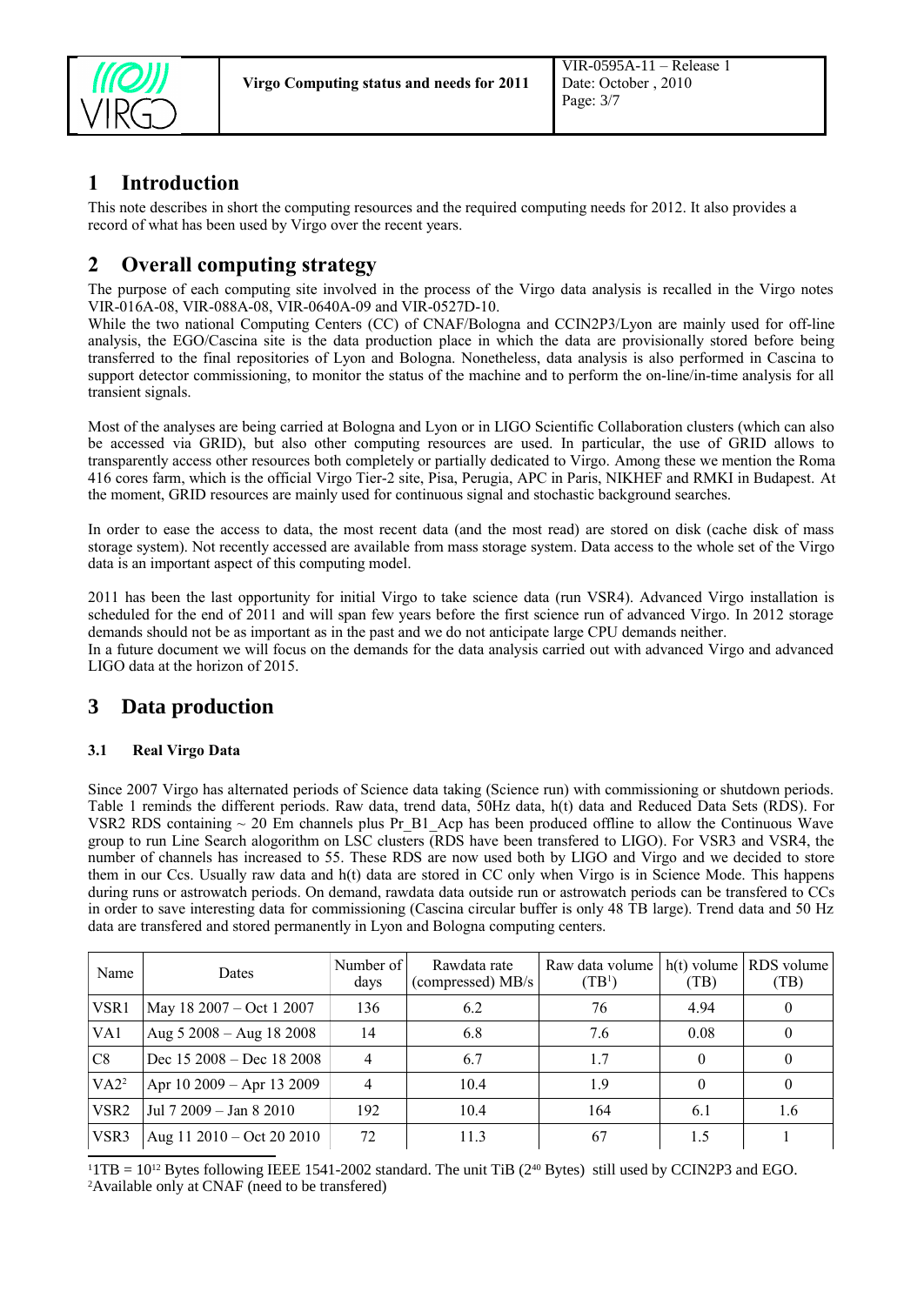

**Virgo Computing status and needs for 2011**

| $\mathsf{VA3}$ | $\vert$ Oct 20 2010 – Jun 3 2011     | 224 | 200     | 0.4      |        |
|----------------|--------------------------------------|-----|---------|----------|--------|
| VSR4           | $\vert$ Jun 3 2011 – Sep 5 2011      | 95  | 96      |          | $1(*)$ |
| VA4            | Sep $5\ 2011 - \text{Oct } 24\ 2011$ | 50  | $40(*)$ | $0.1(*)$ |        |

Table 1: Virgo Science (VSR) and commissioning (C) and astrowatch (VA) runs since 2007. (\*) means that we give a prediction for the end of the period. VSR3 RDS are not yet generated.

Table 2 shows the volume of 50 Hz and trend data transfered and stored in CCs. These streams are stored in HPSS since 2000 at Lyon. They are stored on disk at CNAF since a more recent date.

|      | Trend data (TB) | 50Hz data (TB) |
|------|-----------------|----------------|
| 2007 | 0.45            | 4.3            |
| 2008 | 0.43            | 3.8            |
| 2009 | 0.57            | 5.2            |
| 2010 | 0.61            | 5.2            |
| 2011 | $0.62$ (*)      | 4.6 $(*)$      |

Table 2: 50 Hz and trend data stored at CCIN2P3 and CNAF. (\*) means that we give a prediction for the end of the period.

#### <span id="page-3-2"></span>**3.2 LSC data**

We receive and store in the CCs, h(t) from LIGO detectors. The volume is very similar to Virgo h(t) data stream. Numbers are given in Table 3. LIGO detectors have been shut down on 2010 oct  $20<sup>th</sup>$  for few years of installation of Advanced LIGO. For 2011 no data from LIGO has been transfered to the CCs. The simulated data of the Software Engineering Runs (SERs) foreseen between 2012 and 2015 will have to be transferred and stored in the Ccs for offline studies. The volume will be at maximum few TB.

| Name                   | dates                    | Number of days | Volume (TB) |
|------------------------|--------------------------|----------------|-------------|
| S5(H1,H2,L1)           | May 18 2007 – Oct 1 2007 | 136            |             |
| S6 $(a+b+c+d)$ (H1,L1) | Jul 7 2009 – Oct 20 2010 | 471            | $10(*)$     |

Table 3: LSC run data volume. (\*) means numbers are based on prediction. Note that we plan to delete first C00 LIGO data files that have been transfered at the beginning of the run. That represents 1-2 TB that do not appear in this table.

#### <span id="page-3-1"></span>**3.3 Data storage for 2011**

After October 24<sup>th</sup>, Virgo will shut down for advanced Virgo installation. That means that no more data will be acquired in 2011 after this date. In this scenario, only a few TB of data will be transferred from now until the end of the year. The volume of rawdata and h(t) data produced in 2011 is 280 TB. The volume of trend and 50Hz data should be of 6 TB at the end of 2011.

#### **Total: ~ 286 TB.**

In VIR-0527D-10, ~200 TB of data were supposed to be produced in 2011 assuming 6 months of Science run, but no astrowatch program.

#### <span id="page-3-0"></span>**4 Data transfer**

During data taking periods, the Virgo and LSC data need to be transferred to the CCs in a timely and reliable way, so as to enable the users to begin the off-line analysis work as soon as possible. The data transfer process are also in charge of producing the .ffl files in each CC as soon as files are transfered to allow Virgo users to access data.

During Science run, Virgo data (raw, trend, 50Hz and h(t) data) are transferred to the CCs in a quasi-continuous way, meaning with a delay of 1-2 days maximum. The data are transferred simultaneously from Cascina to the CCs according a star architecture owing to capacity of the EGO geographical link. Tools like bbftpPro and SRB are used for the data replication software developed for the data transfers in 2010. For advanced Virgo, the use of other GRID tools like *lcg-*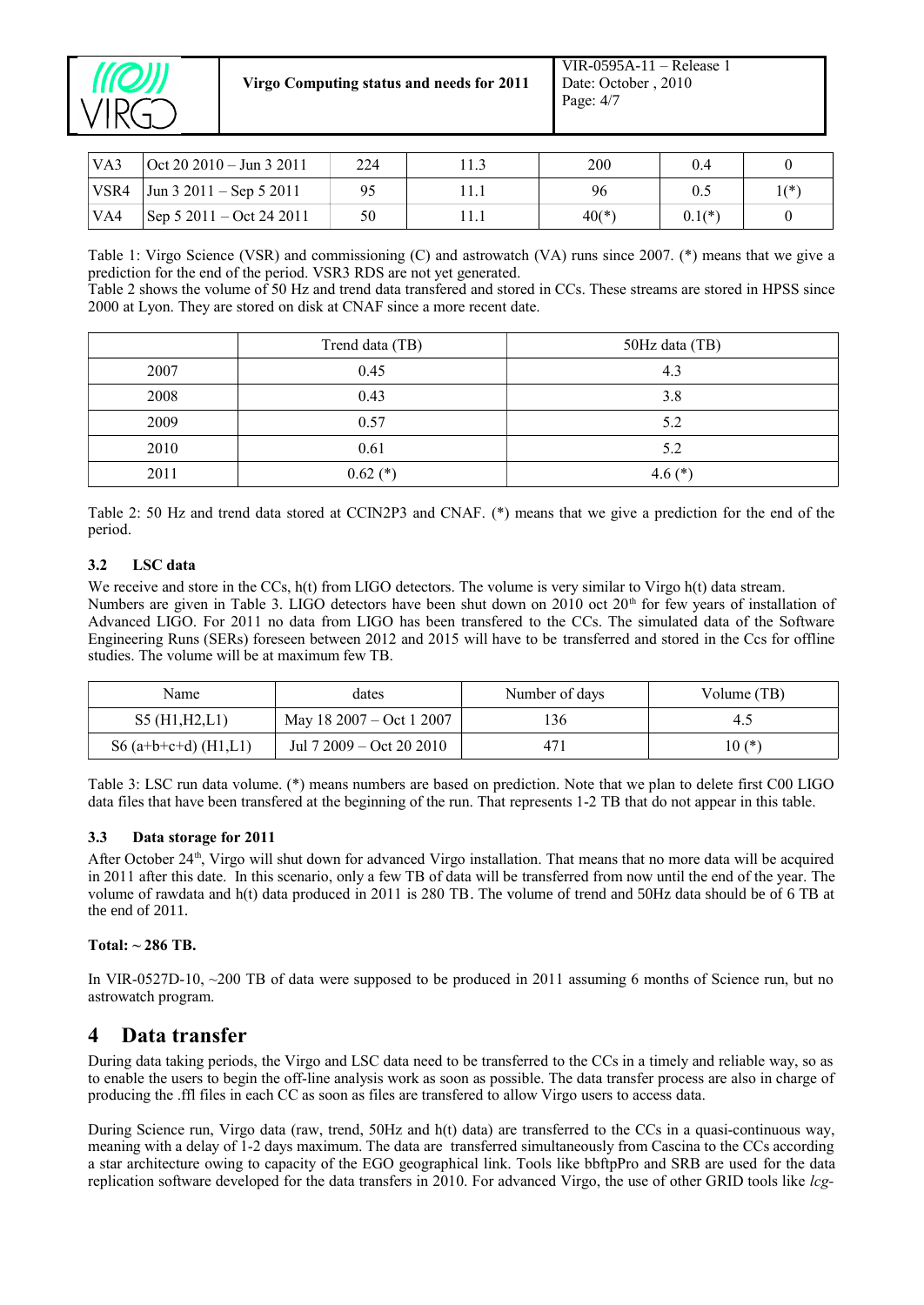

*utils* is considered, but the Virgo collaboration and EGO have not arrived to a final decision. On demand, other set of data, such as calibration or "interesting" data set for commissioning are transferred to CCs where they can be analysed. To transfer LIGO data to the Cascina site and Virgo h(t) data to a LIGO site (AEI Hannover) we use Lightweight Data Replicator (LDR) of the LIGO collaboration. LIGO data need then to be transferred to the CCs with the same priority of Virgo data.

The precise location of the data in each CC is given in VIR-0566A-10. This location scheme has to be respected to avoid further data migration

The transfer of LIGO h(t) data to Cascina site and of Virgo h(t) data to LSC sites for network low latency analysis is performed also with a different tool (Cm) with a latency of some minutes.

## <span id="page-4-1"></span>**5 Storage at CNAF and CCIN2P3 : present status**

In Lyon, all data are stored in HPSS. When data are transfered from outside, they are written directly into HPSS. Some are produced locally (for instance reprocessed  $h(t)$ ). In that case they are temporary stored on disk and then moved to HPSS from which users access them. The access to data files stored on HPSS is provided through 2 means: most of the jobs are using XrootD, but an access through SRB is also granted. Cache disks are necessary to provide a reliable and fast access to data

In 2011, Virgo data stored at CNAF have been migrated to GEMSS (GRID Enabled Mass Storage System). Similarly to Lyon a cache disk (gpfs disk) where the most recently read data are stored provides an easy and fast access to users. With GEMSS and HPSS, Bologna and Lyon Ccs are proposing similar storage system. Table 4 and 5 summarize the volume of data stored on the different storage systems in Lyon and Bologna.

| Year            | HPSS(TiB) | XrootD cache (TiB)<br>used / available for<br>Virgo | SRB cache (TiB)<br>used /available for all experiments | sps(TiB)<br>used /available for Virgo |
|-----------------|-----------|-----------------------------------------------------|--------------------------------------------------------|---------------------------------------|
| 2008            | 162       | 108/140                                             | $26/(+)$                                               | 2/3.4                                 |
| 2009            | 317       | 109/184                                             | 32/106                                                 | 1.1/5.4                               |
| 2010            | 497       | $162/184+124$                                       | 32/203                                                 | 3.6/5.4                               |
| 2011 (oct 10th) | 707       | 96/308                                              | 35/203                                                 | 4.0 / 5.4                             |

Table 4: CCIN2P3 storage resource utilization by Virgo. The volume "available" represents the volume that is guarantied to Virgo (resources shared by many experiments) or that is shared by a pool of experiments. For 2010 the "available" volume guarantied to Virgo takes into account what has been requested and is explicitly written.

| Year             | Gpfs $4(TB)$<br>used / available for<br>Virgo | Gpfs 3 (TB)<br>used / available for<br>Virgo | CASTOR (TB)<br>used / available for<br>Virgo | CASTOR disk (TB)<br>used / available for all<br>experiments |
|------------------|-----------------------------------------------|----------------------------------------------|----------------------------------------------|-------------------------------------------------------------|
| 2009             | $190 (+) / 256$                               | 9/16                                         | $145/$ (+)                                   | $(+)$                                                       |
| $2010$ (oct 1st) | $261/256+186=442$                             | 16 / 16                                      | 163/165                                      | 17/36                                                       |

| Year | Gpfs $4(TB)$<br>used / available for<br>Virgo | Gpfs $3$ (TB)<br>used / available for<br>Virgo | GEMSS (volume on<br>tapes) | <b>CASTOR</b> |
|------|-----------------------------------------------|------------------------------------------------|----------------------------|---------------|
| 2011 | 345 / 384                                     | 26/32                                          |                            |               |

Table 5: CNAF storage resource utilization by Virgo. The volume "available" represents the volume that is assigned to Virgo or that is shared by a pool of experiments. For 2010 the "available" volume assigned to Virgo takes into account what has been requested. (+) means that the exact number is not known. In 2011, data in Castor have been migrated to GEMSS which is using gpfs\_virgo4 as cache disk.

## <span id="page-4-0"></span>**6 Computing and storage in 2011 and 2012**

We describe in the following the computing and storage use in the previous years and give an estimation for 2011.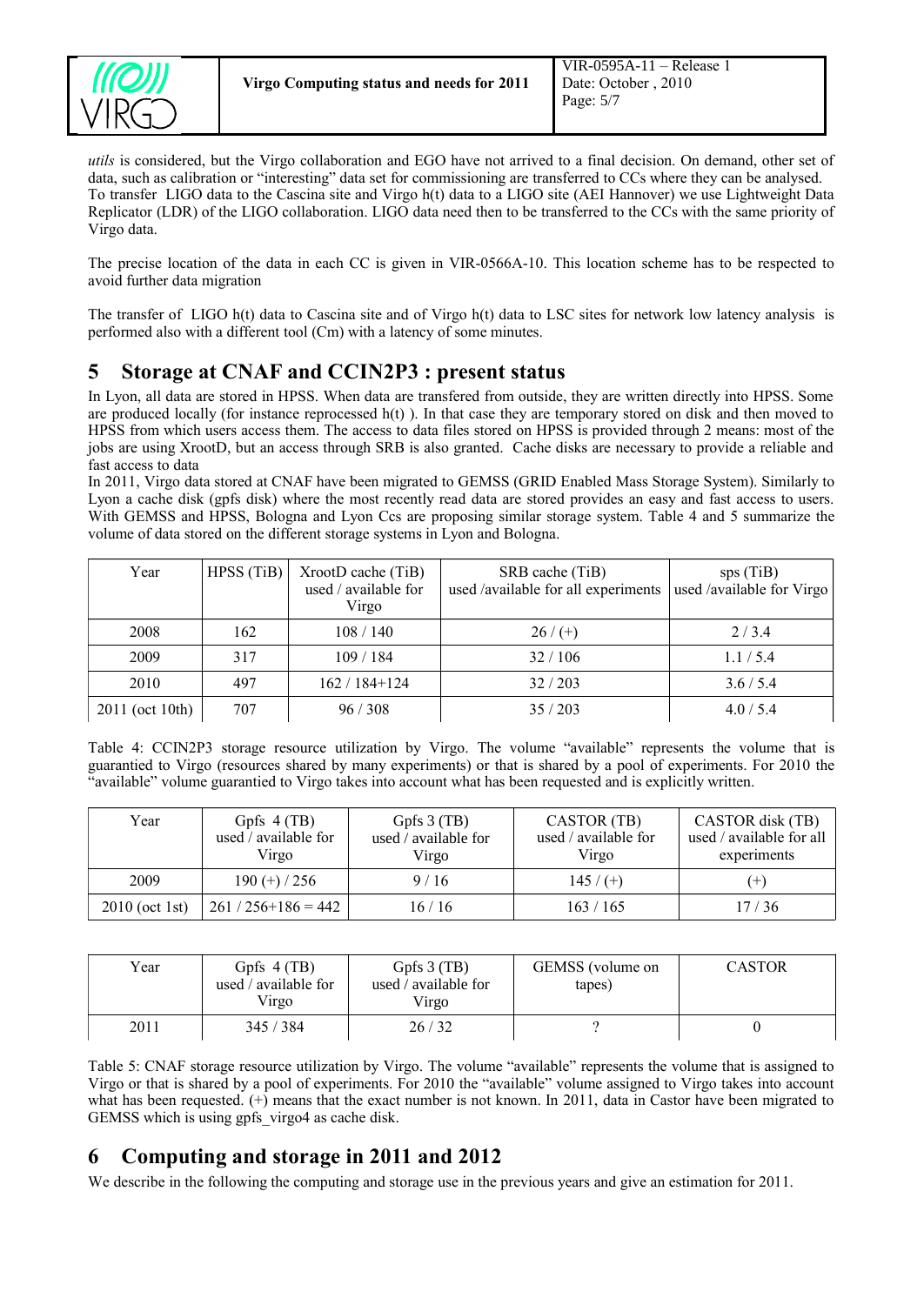

#### <span id="page-5-2"></span>**6.1 Computing**

The computing needs for 2011, outlined in the VIR-0527D-10, were based on the actual use of computing resources during previous years and on the basis of the possible planned searches on S5/VSR1 data and S6/VSR2 data. 434,000 and 114,000 HSE06.day for CNAF and CCIN2P3 respectively were demanded. On October 1st 2011, a bit more has been consumed:  $\sim$  695000 HSE06.day and 141000 HSE06.day. The consumption over the last years is reported in Table 6. Note that since now on we use the energy unit HES06.day instead of kSI2k.day. The conversion factor is: 1kSI2k.day = 4 HS06.day. Numbers in Table 6 have been updated accordingly.

| Period              | CNAF (HSE06.day)     | CCIN2P3 (HSE06.day) |
|---------------------|----------------------|---------------------|
| 2007                | 60000                | 91000               |
| 2008                | 240000 (estimation?) | 740000              |
| 2009                | 452600               | 388000              |
| $2010$ (oct $1st$ ) | 220000               | 122000              |
| $2011$ (oct 1st)    | 695000               | 141000              |

Table 6: CPU consumed at CNAF and CCIN2P3 over the recent years. 2010 values are for the first 9 months of 2010. (\*) means numbers are based on prediction.

At CNAF, the main activity in 2011 has been the Continuous Wave search and at Lyon the all-sky search for neutron stars ring-down on S5/VSR1, MBTA Compact Binary Coalescing search in VSR2/VSR3/S6 data and the postprocessing of the optical images taken by telescopes during VSR3 have been the main consumers. These searches access mainly to h(t) data streams. On the other, detchar/DQ jobs have been run in Lyon. These jobs mainly access to raw data files (in 2011 that concerned VSR3 and VSR4). No major overload is expecting before the end of the year at both centers.

Based on 2011 activity and inputs from physics groups, we have estimated the needs for 2012 as reported in Table 7. Note that Virgo Stochastic Background searches are performed on GRID Pisa cluster and/or LSC cluster. A large fraction of burst and cbc searches run by Virgo members are using LSC clusters.

|                            | CNAF/Bologna [HSE06.day] | IN2P3/Lyon [HSE06.day] |
|----------------------------|--------------------------|------------------------|
| Continuous signals         | 400000                   |                        |
| Burst sources              |                          | 90000                  |
| Stochastic Background      |                          |                        |
| <b>Coalescing Binaries</b> | 30000                    | 30000                  |
| Detector Characterization  | 4000                     | 4000                   |
| Fotal                      | 434000                   | 124000                 |

Table 7: Computing needs for 2011 in HSE06.day units.

#### <span id="page-5-1"></span>**6.2 Storage**

#### **6.2.1 CNAF/Bologna and CCIN2P3/Lyon present situation - summary**

The storage situation at CNAF/BOLOGNA is (October 1<sup>st</sup>):

- <span id="page-5-0"></span>• gpfs4 disk: 384 TB total, 0 TB free -- storage;
- gpfs3 disk: 32 TB total, 6 TB free -- user space.
- GEMSS: 754 TB total tape

The storage situation at CCIN2P3/LYON is (October 1<sup>st</sup>):

- XrootD cache: 96 TiB total;
- HPSS: 707 TiB,
- SRB cache: 32 TiB
- sps disk: 5 TiB total, 1.4 TiB free

The storage situation by the end of 2011 is satisfactory. See Table 8 for the requested increase in storage for 2011 and 2012. An increase of 10-20 TB of data stored on tapes is foreseen before the end of 2011 to finish VA4 data storage and